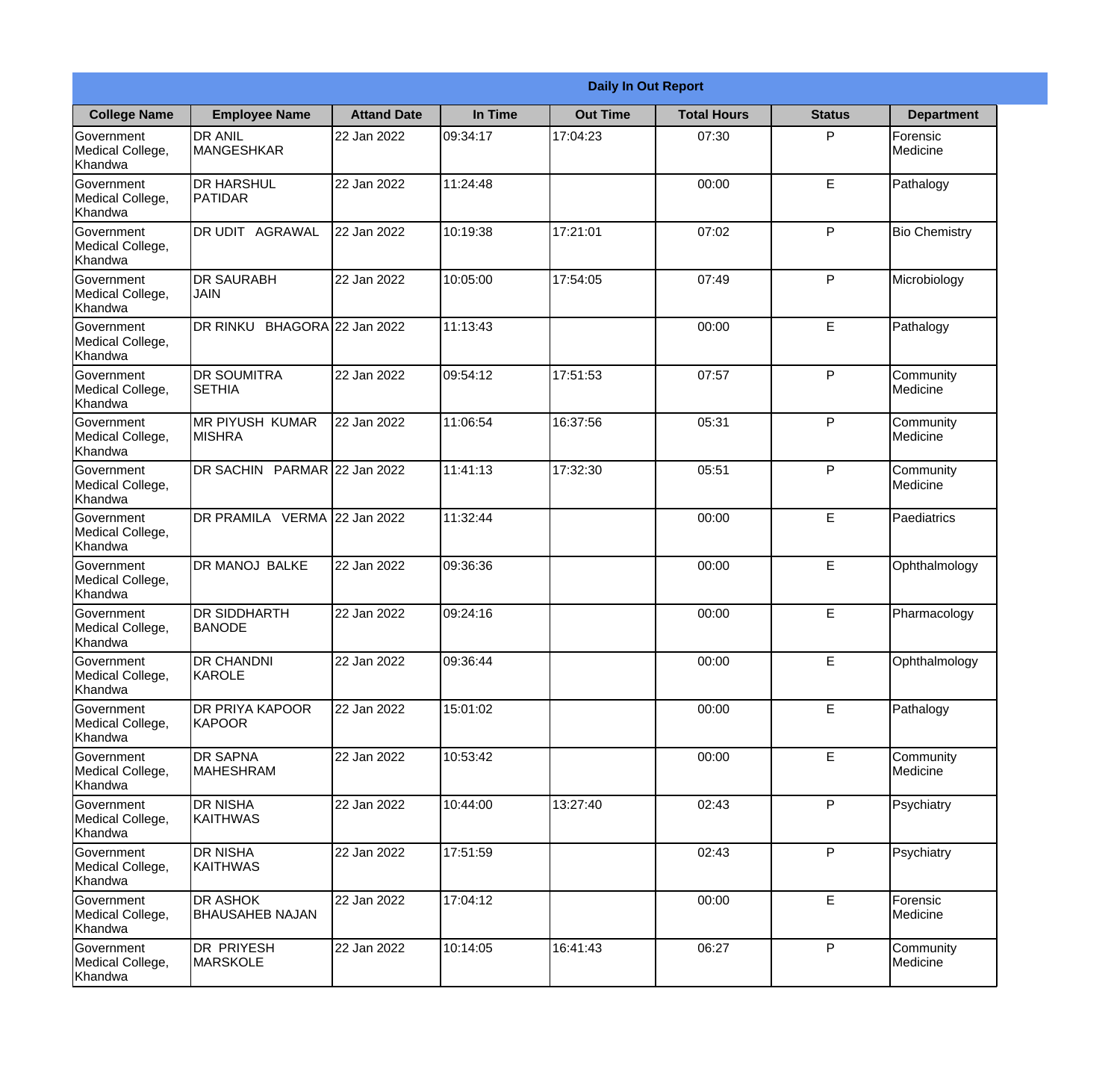| <b>Designation</b>                  | <b>Category</b>   |
|-------------------------------------|-------------------|
| Assistant Professor   Para Clinical |                   |
| Assistant Professor   Para Clinical |                   |
| Associate Professor Non Clinical    |                   |
| Associate Professor   Para Clinical |                   |
| <b>Assistant Professor</b>          | Para Clinical     |
| Assistant Professor   Para Clinical |                   |
| Statistician                        | Para Clinical     |
| Assistant Professor   Para Clinical |                   |
| Professor                           | Clinical          |
| Assistant Professor                 | <b>I</b> Clinical |
| Associate Professor Para Clinical   |                   |
| Assistant Professor Clinical        |                   |
| Demonstrator/Tutor   Para Clinical  |                   |
| Associate Professor Para Clinical   |                   |
| Assistant Professor   Clinical      |                   |
| <b>Assistant Professor</b>          | <b>Clinical</b>   |
| Associate Professor Para Clinical   |                   |
| Associate Professor Para Clinical   |                   |

## **Daily In Out Report**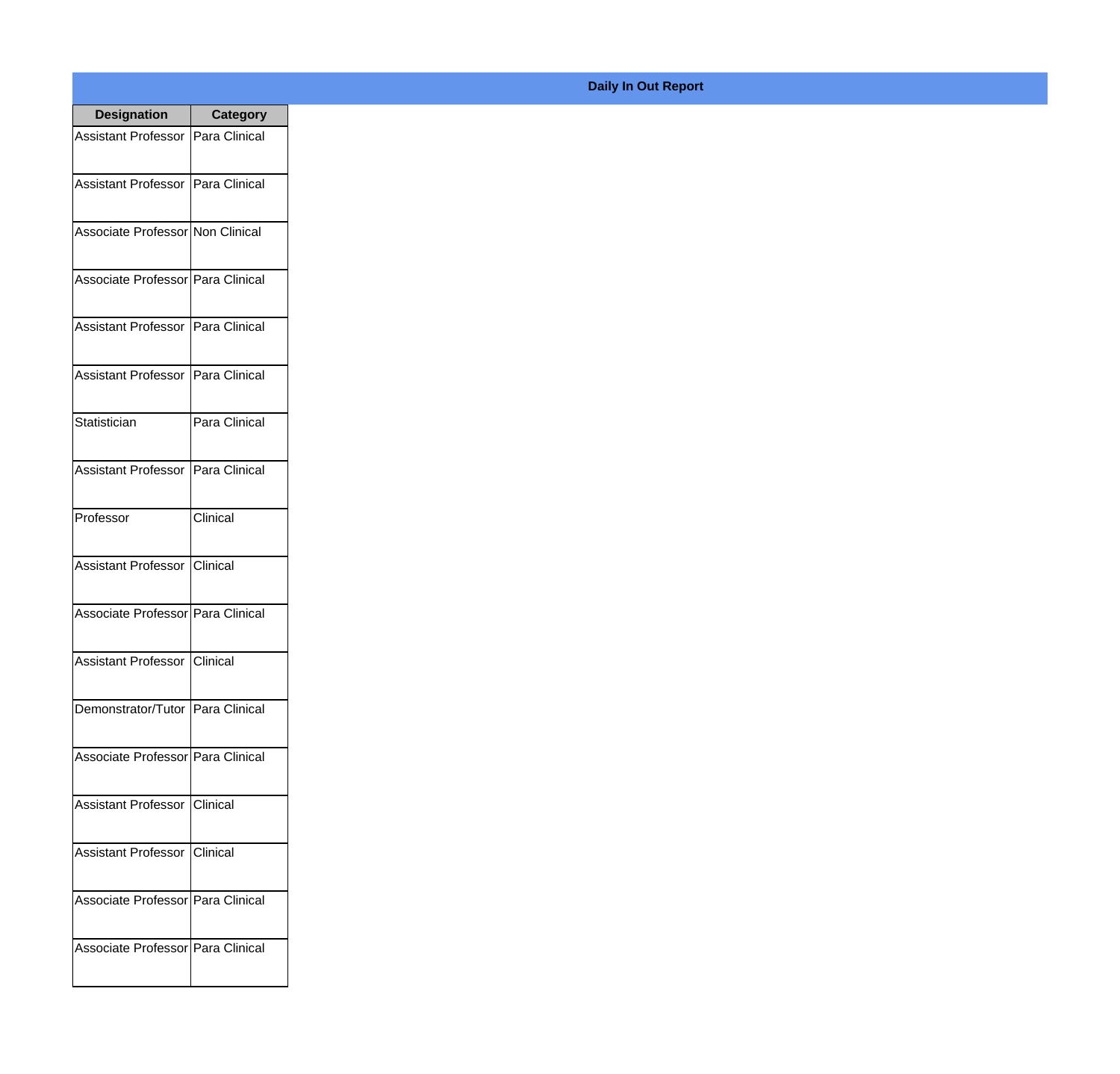| <b>Daily In Out Report</b>                              |                                     |                       |           |          |       |   |                                         |
|---------------------------------------------------------|-------------------------------------|-----------------------|-----------|----------|-------|---|-----------------------------------------|
| Government<br>Medical College,<br><b>Khandwa</b>        | <b>IDR SUNIL</b>                    | BAJOLIYA 122 Jan 2022 | 10:48:24  |          | 00:00 | E | OTO-Rhiono-<br>Laryngology              |
| <b>Sovernment</b><br>Medical College,<br><b>Khandwa</b> | IDR NISHA MANDLOI<br><b>IPANWAR</b> | 22 Jan 2022           | 111:01:01 | 15:38:14 | 04:37 | P | <b>IObstetrics &amp;</b><br>Gynaecology |
| Government<br>Medical College,<br>Khandwa               | <b>IDR MUKTESHWARI</b><br>IGUPTA    | 22 Jan 2022           | 10:14:16  |          | 00:00 | F | Pharmacology                            |
| Government<br>Medical College,<br>Khandwa               | DR YASHPAL RAY                      | 22 Jan 2022           | 12:19:50  |          | 00:00 | F | Anatomy                                 |